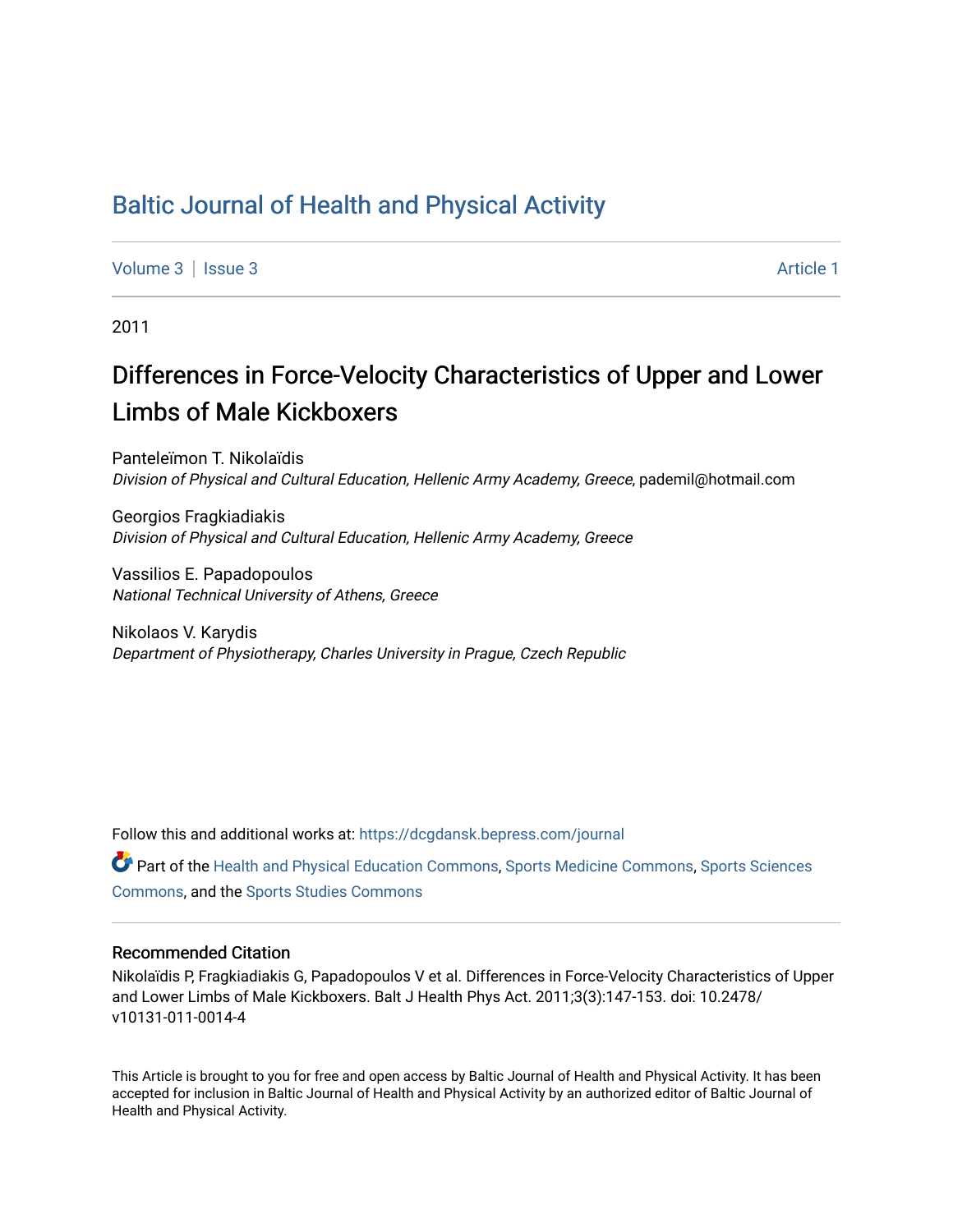

|                                                                                                        | <b>Differences in Force-Velocity Characteristics</b><br>of Upper and Lower Limbs of Male Kickboxers                                                                                                                                                                                                                                                                                                                                                                                                                   |
|--------------------------------------------------------------------------------------------------------|-----------------------------------------------------------------------------------------------------------------------------------------------------------------------------------------------------------------------------------------------------------------------------------------------------------------------------------------------------------------------------------------------------------------------------------------------------------------------------------------------------------------------|
|                                                                                                        | DOI: 10.2478/v10131-011-0014-4                                                                                                                                                                                                                                                                                                                                                                                                                                                                                        |
| <b>Authors' Contribution:</b><br>A - Study Design<br>B - Data Collection<br>C - Statistical Analysis   | Panteleïmon T. Nikolaïdis <sup>1 (A, B, C, D, E, F)</sup> , Georgios Fragkiadiakis <sup>1 (A, G)</sup> ,<br>Vassilios E. Papadopoulos <sup>2 (A, B, C)</sup> , Nikolaos V. Karydis <sup>3 (A, D, E)</sup>                                                                                                                                                                                                                                                                                                             |
| D - Data Interpretation<br>E - Manuscript Preparation<br>F - Literature Search<br>G - Funds Collection | <sup>1</sup> Division of Physical and Cultural Education, Hellenic Army Academy, Greece<br><sup>2</sup> National Technical University of Athens, Greece<br><sup>3</sup> Department of Physiotherapy, Charles University in Prague, Czech Republic                                                                                                                                                                                                                                                                     |
|                                                                                                        | Key words: extremities, martial arts, power output                                                                                                                                                                                                                                                                                                                                                                                                                                                                    |
|                                                                                                        | <b>Abstract</b>                                                                                                                                                                                                                                                                                                                                                                                                                                                                                                       |
| Background:                                                                                            | Despite the increasing popularity of kickboxing, few studies have been conducted<br>with regard to the physiology or the biomechanics of this sport. The aim of the present<br>study is to examine the ratios of mechanical characteristics between upper and lower<br>limbs of male kickboxers.                                                                                                                                                                                                                      |
| <b>Material/Methods:</b>                                                                               | Fourteen male Caucasians, all members of recreational sport clubs, aged 21.77<br>(5.19) yr [mean (standard deviation)], body height 1.78 (0.067) m, body mass 75.4<br>(8.9) kg, body fat 14 (5) % and somatotype 3.5-4.9-2.3, performed the Force-velocity<br>(F-v) test for both upper and lower extremities. The F-v test included five<br>supramaximal pedal sprints, each lasting 7 sec, against incremental braking force<br>(20-60 N for upper limbs and 30-70 N for lower limbs), on modified arm-cranking and |
| <b>Results:</b>                                                                                        | on a cycle ergometer (Ergomedics 874, Monark, Sweden).<br>Maximal anaerobic power, $P_{max}$ , of upper limbs was associated with $P_{max}$ of lower<br>limbs ( $r = 0.81$ , $P < 0.001$ ) and their ratio was 0.464 (0.079). The respective values of<br>correlation coefficients of the theoretical maximal force, $F_0$ , were $r = 0.63$ (P < 0.05)                                                                                                                                                               |
| <b>Conclusions:</b>                                                                                    | and 0.57 (0.133), and of velocity, $v_0$ , $r = 0.44$ (P = 0.12) and 0.829 (0.095).<br>In spite of moderate correlations between upper and lower limbs' $F_0$ and $v_0$ , a<br>stronger relationship was found with regard to $P_{max}$ . Separate upper and lower<br>extremities' power output measures would be useful in evaluating training programs<br>and in understanding the importance of power output for kickboxing performance.                                                                           |
| Word count: 2,439<br>Tahlae: 1                                                                         | Deceived: May 2011                                                                                                                                                                                                                                                                                                                                                                                                                                                                                                    |

| Tables: 1      | Received: May 2011             |
|----------------|--------------------------------|
| Figures: 2     | Accepted: September 2011       |
| References: 28 | <b>Published: October 2011</b> |

**Address for correspondence:** 

PT Nikolaïdis

7 Thermopylon, Nikaia 18450, Athens, Greece

Phone: +306977820298, fax: +302104907557, e-mail: pademil@hotmail.com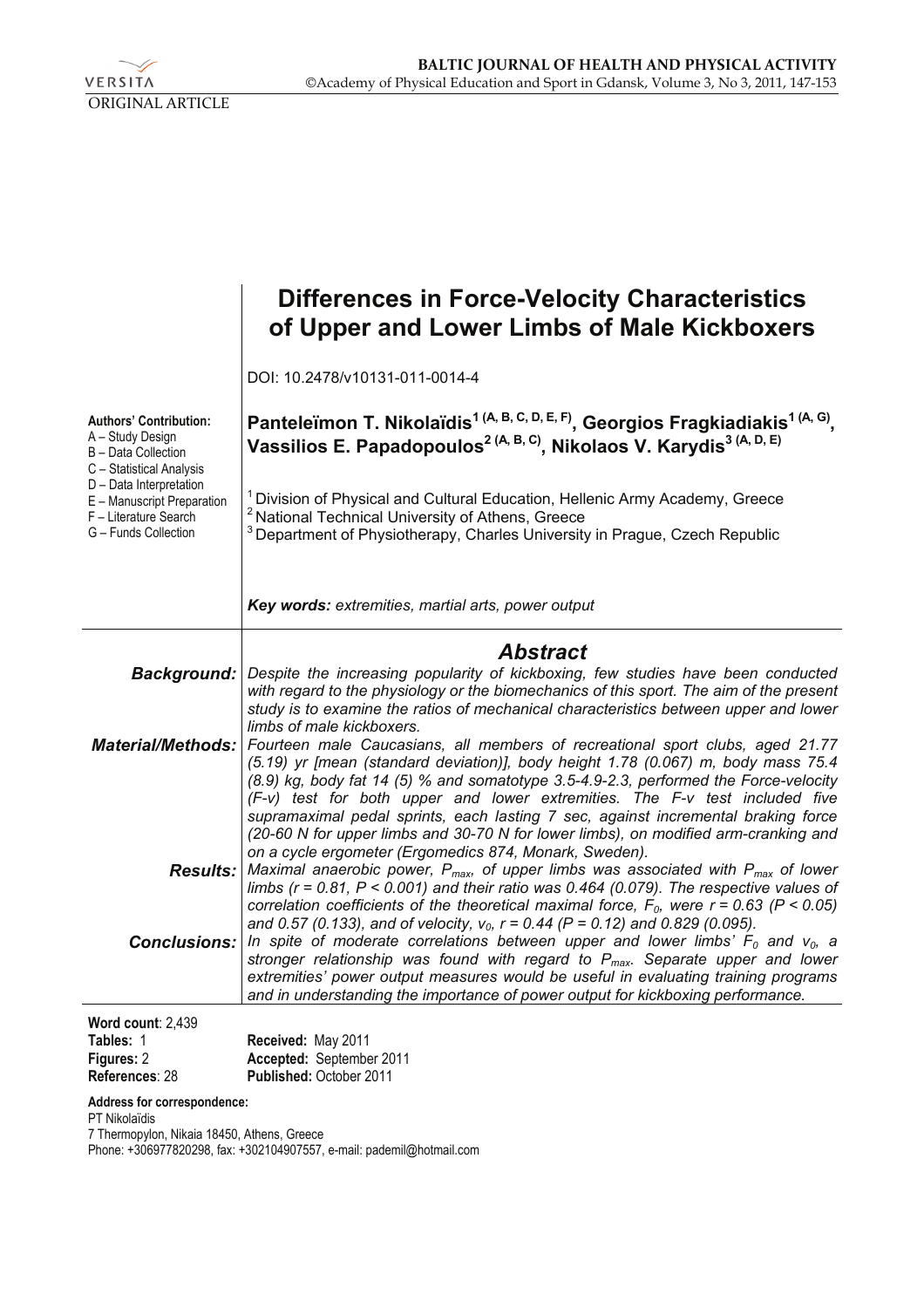## **Introduction**

Kickboxing is a sport with an increasing popularity, and many sport and fitness centres promote it. It is practiced either for self-defence, general fitness or as a full-contact sport. Performance in kickboxing depends on athletes' physiological [1, 2], biomechanical [3] and psychological characteristics [4]. The bioenergetic profile of this sport depends on both the aerobic and anaerobic transfer energy systems. The significant contribution of the aerobic energy transfer system is wellestablished, since rounds last between 2 and 4 min, a match may have up to 12 rounds, and recovery is facilitated by aerobic metabolism [1]. However, the repetitive delivery of high-power techniques makes kick-boxing an anaerobically demanding sport.

Given that it is a sport that engages both movements of upper and lower limbs, it is necessary to examine their corresponding physiological characteristics. Until now, most of the research on the relationship between upper and lower limbs' characteristics has focused on variables of cardiorespiratory power, such as maximal oxygen uptake, aerobic power output, anaerobic threshold, work efficiency and oxygen kinetics. In 1975, during a study on male subjects, Vokac et al. [5] noted that though the maximal work load in arm cranking exercise was 50–60% of that in cycling,  $VO<sub>2</sub>$  in upper extremities work was at maximal effort only 22% lower than in lower extremities' exercise. Subsequent researchers have shown that the anaerobic thresholds for arm cranking and leg cycling occurred at  $46.5\pm8.9\%$  and  $63.8\pm9\%$  of VO<sub>2max</sub>, respectively [6], and that metabolic efficiency as determined by work efficiency indices was lower during arm crank compared with a cycle exercise at the same relative intensities [7]. Finally, a study of oxygen uptake kinetics demonstrates that the time constant of the fast component response is significantly longer and greater in upper limbs exercise compared to lower limbs exercise [8].

On the other hand, less information with respect to anaerobic characteristics of upper and lower extremities is available. Detailed information on one's anaerobic power can be obtained by valid and reliable laboratory methods, such as Wingate 30 s anaerobic test [9], Bosco 60 s test [10] and Force-velocity (F-v) test [11]. With respect to other tests, F-v test has the advantage that it provides information not only on the maximal power  $(P_{max})$ , but also on the constituents of power, i.e. force and velocity. Our previous work, employing the F-v test and conducted on active male students, showed that the upper to lower limbs' ratio with regard to the maximal anaerobic power  $(P_{max})$  was 0.651, in the theoretical maximal force  $(F_0)$  0.625 and in velocity  $(V_0)$  1.09 [12]. Nevertheless, these ratios may be sport-dependent and under the effect of training, and therefore they should be examined separetely for each sport.

Compared with taekwondo, in which athletes predominantly use fast kicks of high amplitude, kickboxing is characterized by full contact between the opponents who kick and punch [3]. Thus, it is important in kickboxing to determine the anaerobic power output for both upper and lower limbs. Separate upper and lower extremities' power output measures would be useful in evaluating training programs and in understanding the importance of power output for kickboxing performance. However, whether there are differences in F-v characteristics between upper and lower extremities of kickboxers is not known. Moreover, it has not yet been determined whether there are associations between upper and lower limbs with respect to these characteristics. Therefore, in the present study, we have examined anaerobic power of both upper and lower limbs of male kickboxers. Our goal was to test two related hypotheses: *1)* there are differences with respect to  $P_{max}$ ,  $F_0$  and  $v_0$  between upper and lower extremities; and 2) there is an association between upper and lower limbs with regard to these characteristics.

## **Material and Methods**

*Participants and procedures*. Fourteen male Caucasians, all members of recreational sport clubs, aged 21.77 (5.19) yr [mean (standard deviation)], body height 1.78 (.067) m, body mass 75.4 (8.9) kg, body fat 14 (5) % and somatotype 3.5-4.9-2.3, volunteered for this study. The local Institutional Review Board approved of this study and oral consent was obtained from all participants, or their parents in the case of under-age participants, after a verbal and written explanation of the experimental protocol and its potential risks. Exclusion criteria included history of any chronic medical conditions and use of any medication. All participants visited our laboratory once, where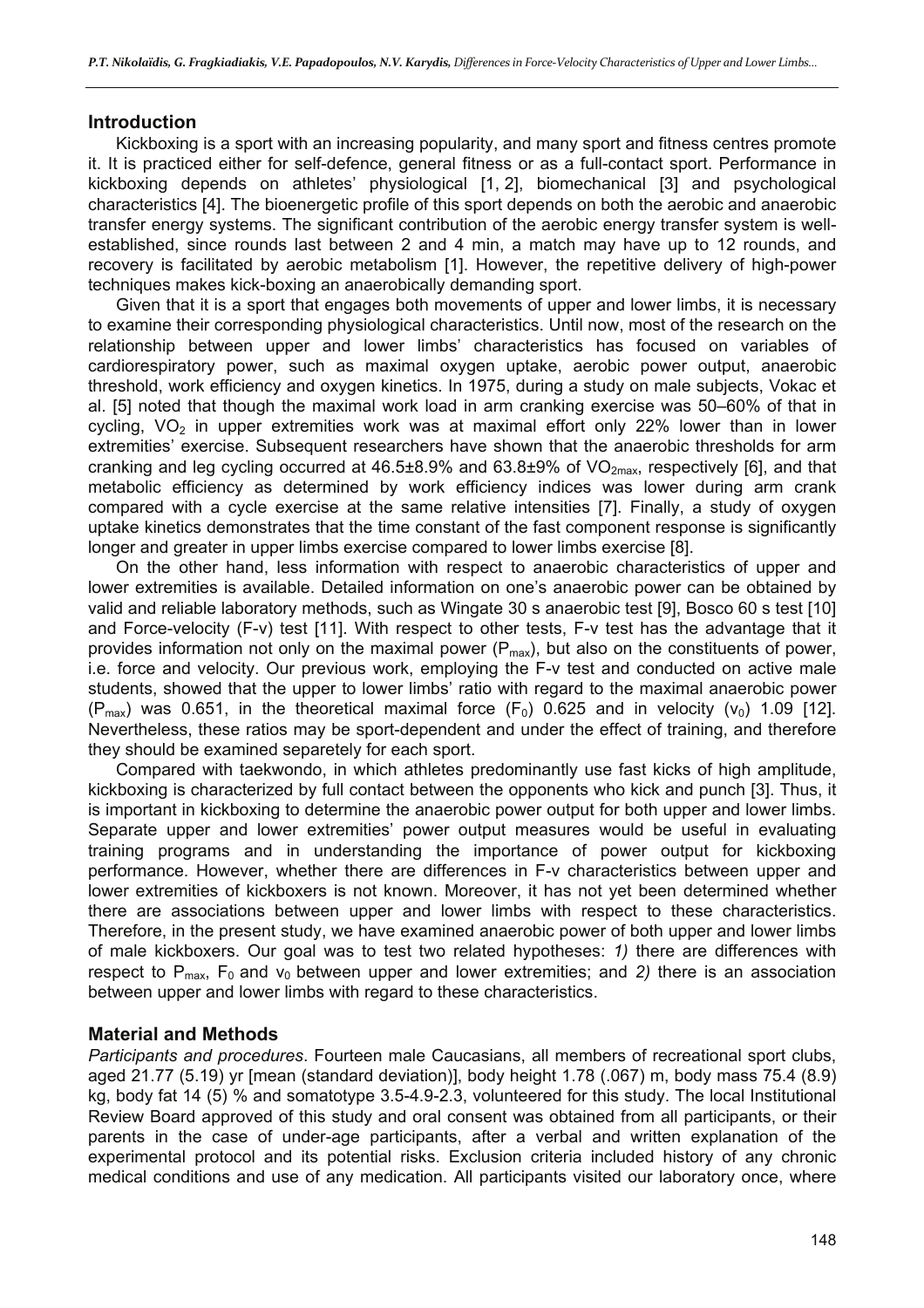they were tested for anthropometric characteristics and body composition, and they performed the F-v test for both lower and upper limbs after a standardized 15-min warm-up.

*Equipment and protocols.* Height and body mass were measured using a stadiometer (SECA, Leicester, UK) and an electronic scale (HD-351, Tanita, Illinois, USA), respectively. Percentage of body fat was calculated from the sum of 10 skinfolds using a skinfold calliper (Harpenden, West Sussex, UK), based on the formula proposed by Parizkova [13]. The anthropometric Heath-Carter method of somatotyping was employed for the quantification of the shape and composition of the human body, expressed in a three-number rating representing endomorphy (relative fatness), mesomorphy (relative musculo-skeletal robustness), and ectomorphy (relative linearity or slenderness) [14].

The F-v test was used to assess  $P_{max}$ ,  $v_0$  and  $F_0$ , by employing various applied braking forces that elicited different pedalling velocities in order to derive  $P_{max}$  [11]. The warm-up activity which was conducted before the test included stretching exercises, steady-paced cycling, and short submaximal sprints. Minimal warming-up and learning experience was necessary in order to perform a true maximal sprint. Participants were instructed before the tests that they should pedal as fast as possible and remain seated on the saddle throughout the test. The participants performed five supramaximal pedal sprints, each lasting 7 sec, against incremental braking force, separately on an arm-cranking and on a cycle ergometer (Ergomedics 874, Monark, Sweden). The test began with a braking force of 30 N for lower and 20 N for upper extremities. In every subsequent sprint, 10 N was added. During each sprint, the participants were encouraged to reach their maximal velocity as soon as possible. This value of peak velocity was recorded and used to calculate F-v relationship (Fig. 1). The recovery period between each exercise bout was 5 minutes.

*Data analysis*. For each participant, an individual linear regression (least squares method) was determined between peak pedalling frequency and breaking force for each of the five sprints (five data points for each F-v relationship).  $F_0$  and  $v_0$  corresponded to the intercepts with the force and velocity axes in the F-v graph. At both of these locations, power is equal to zero. Because both velocity and force are nonzero between these endpoints, power varied with a bell-shaped profile depending on the magnitude of the product  $[15]$ .  $P_{max}$  was determined at an optimal force and optimal velocity of 0.5  $F_0$  and 0.5  $v_0$  respectively and it was calculated as  $P_{max} = 0.25$   $F_0$   $v_0$ . Relative to body mass values of  $P_{max}$  (r $P_{max}$ ), expressed in W $kg^{-1}$ , were calculated, too. The duration of every flywheel revolution was measured with the help of an electronic sensor, and power output of every revolution was computed by specialized software [16].

*Statistical analysis*. All data are presented as means ± standard deviations. The Pearson product moment coefficient of correlation (*r*) was used to examine the association between upper and lower limbs with regard to F-v characteristics. The dependent one-tailed Student *t*-test was used to determine whether upper and lower limbs mechanical characteristics' means differed from each other. Statistical analyses were performed using SPSS v.17.0 statistical software (SPSS Inc., Chicago, IL, USA). Significance was set at *P*<0.05 for all the tests.

## **Results**

|                                     |                                                       | Lower limbs                  | Upper limbs                  |  |
|-------------------------------------|-------------------------------------------------------|------------------------------|------------------------------|--|
| Mechanical<br>characteristics       | $P_{max}$ (W)                                         | 1165.31 (356.9)              | 532.08 (152.1)               |  |
|                                     | $rP_{max}$ (W $\cdot$ kg $-1$ )                       | 15.3 (3.69)                  | 7.01(1.68)                   |  |
|                                     | $v_0$ (rad $\cdot$ s <sup>-1</sup> , rpm)             | 20.43 (2.06), 195.06 (19.65) | 16.85 (1.82), 160.89 (17.34) |  |
|                                     | $F_0(N)$                                              | 239.1 (73.8)                 | 133.2 (39.7)                 |  |
|                                     | $v_0/F_0$ (rad $s^{-1} \cdot N^{-1}$ , rpm $N^{-1}$ ) | 0.09(0.03), 0.88(0.24)       | $0.14$ (.05), 1.33 (0.47)    |  |
| Upper to<br>lower<br>limbs<br>ratio | $P_{max}$                                             | 0.464(0.079)                 |                              |  |
|                                     | F <sub>0</sub>                                        | 0.57(0.133)                  |                              |  |
|                                     | V <sub>0</sub>                                        | 0.829(0.095)                 |                              |  |

Tab. 1. Force-velocity characteristics of the participants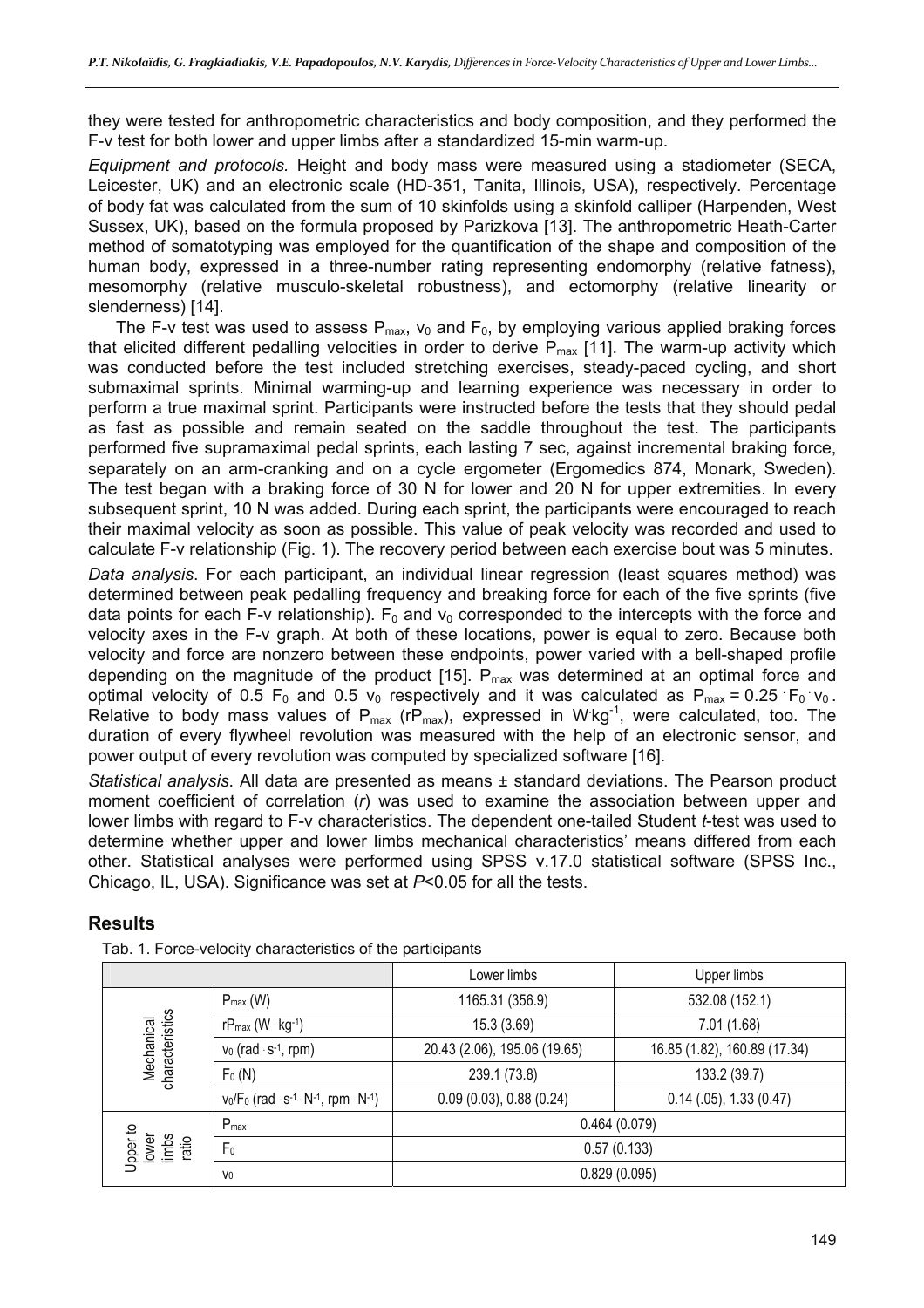

Fig. 1. The inverse linear relationship between braking force (F) and velocity (v), and their corresponding theoretical maximal values ( $F_0$  and  $v_0$ )



Fig. 2. Relationship between upper and lower limbs' mechanical characteristics.  $P_{\text{max}}$  and r $P_{\text{max}}$  denote maximal anaerobic power in absolute and in relative to body mass values,  $v_0$  theoretical maximal velocity and  $F_0$  force. Dashed lines represent 95% confidence intervals of means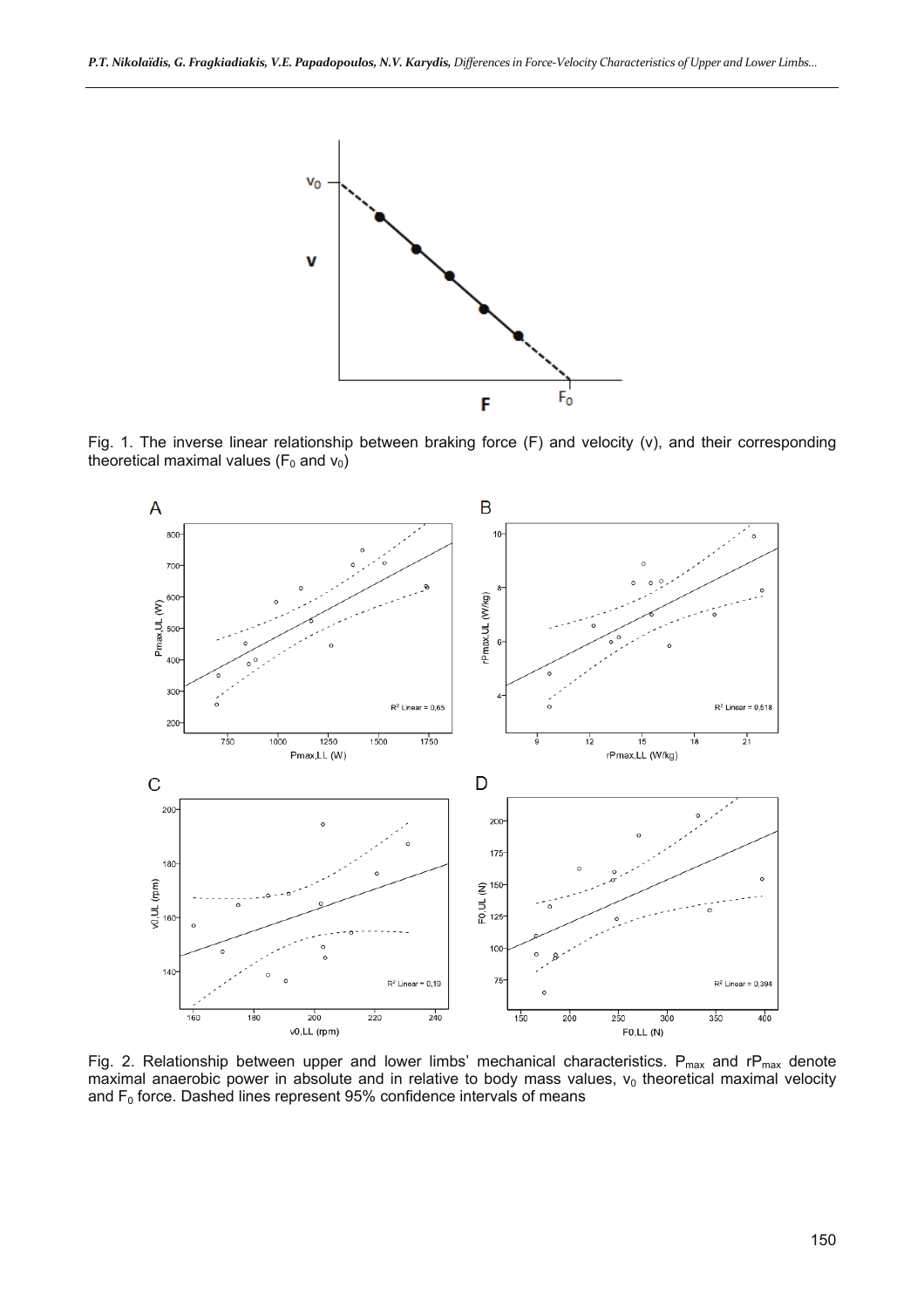The F-v characteristics of participants' upper and lower limbs are presented in Table 1. Upper and lower limbs differed with regard to  $P_{max}$  ( $t_{13}=12.2$ ,  $P<.001$ ),  $rP_{max}$  ( $t_{13}=15.5$ ,  $P<.001$ ),  $F_0$  $(t_{13}=12.1, P<.001)$ ,  $v_0$  ( $t_{13}=37.1, P<.001$ ) and  $v_0/F_0$  ( $t_{13}=13.9, P<.001$ ). All participants had lower values in upper than in lower limbs, except for  $v_0/F_0$ .

The ratio between upper and lower limbs'  $P_{max}$  ranged from 0.35 to 0.59,  $F_0$  0.37-0.77 and  $v_0$ 0.71-.098. As shown in Figure 2A, there was a direct relationship between lower limbs' F-v values and the corresponding one of upper limbs.  $P_{max}$  of upper limbs was associated with  $P_{max}$  of lower limbs ( $r=0.81$ ,  $P<0.001$ ). The respective values of  $rP_{\text{max}}$  were  $r=0.72$  ( $P<0.01$ , Fig. 2B),  $v_0$   $r=0.44$ (*P*=0.12, Fig. 2C), F<sub>0</sub> *r*=0.63 (*P*<0.05, Fig. 2D) and  $v_0$ /F<sub>0</sub> *r*=0.41 (*P*=0.14).

## **Discussion**

To the authors' knowledge, this is the first study to examine the relationship between upper and lower limbs' F-v relationship. Firstly, we demonstrated that  $P_{max}$ ,  $rP_{max}$ ,  $F_0$ ,  $v_0$  and  $v_0/F_0$  differed significantly between upper and lower limbs.  $P_{max}$ ,  $P_{max}$ ,  $F_0$  and  $v_0$  were higher in lower extremities, while  $v_0/F_0$  was higher in upper extremities, i.e. upper limbs had a "faster" profile and lower limbs a "stronger" profile. Secondly, we observed direct relationships between upper and lower extremities' mechanical characteristics, which, except for the case of  $v_0$ , were statistically significant. This meant, for instance, that kickboxers with higher  $P_{max}$  of lower limbs also had higher  $P_{max}$  of upper limbs.

 $P_{\text{max}}$  of lower extremities accounted for 65% of the variance in  $P_{\text{max}}$  in upper extremities. Even when power output was adjusted to the effect of body mass, approximately half of the total variance (51.8%) was common in upper and lower limbs. The respective value for  $F_0$  was 39.4% and for  $v_0$  19%. In the case of  $v_0$ , and to a lower degree in the case of  $F_0$ , a large portion of the variance of these mechanical characteristics in upper extremities could not be accounted for by the corresponding values of lower extremities and vice versa. As shown in the graph of velocity (Fig. 2), for example, there was a case of four participants who had similar values of lower limbs'  $v_0$ (202.2–203.6 rpm), but a very wide corresponding range of upper limbs'  $v_0$  (145–194.4 rpm). These results were scrutinized together with relevant data of other researchers who used similar methods.

 $F_0$ , 133.2±39.7 N and 239.1±73.8 N of upper and lower limbs respectively, is similar to the corresponding values of male students (140 N and 223 N [12]) and of active male adults (values only for lower limbs; 112 N [11]; 140 N [17]; 198 N [18]).  $V_0$ , 160.89±17.34 rpm and 195.06±19.65 rpm of upper and lower extremities accordingly, is lower than previous findings for upper limbs (228.9 rpm in male students [12]; 254 rpm in young swimmers [17]) as well as for lower limbs (210.6 rpm in male students [12]; 215.9 rpm in young endurance athletes [18]; 228 rpm in recreationally active men [11]). The results of the  $P_{max}$  for upper extremities (532.08±152.1 W) are lower than the reference data (790 W [12]; 718 W [17]; 884 W for 44-year-olds; 960 W for physical education students [19]). The corresponding values for lower extremities (1165.31±356.9 W) is similar to other reported data (1211 W [12]; 1180 W in students [20]; 1114 W in 44-year-olds; 1029 W in physical education students [19]; 1090 W in young endurance athletes [17]; 813 W in subjects with recreational activities [11]; 879 W in untrained students [21]). The relative value of  $P_{max}$  for upper limbs measured with the F-v test is  $7.01\pm1.68$  W kg<sup>-1</sup>, while other studies reveal higher values (10.7 W kg<sup>-1</sup> [12]; 10.1 W kg<sup>-1</sup> in young swimmers [17]; 10.7 W kg<sup>-1</sup> in 44-year-olds and 12.3 W kg<sup>-1</sup> in physical education students [19]; 10.7 W kg<sup>-1</sup> in swimmers [22]). The corresponding value for lower limbs (15.3±3.69 W·kg<sup>-1</sup>) is similar to previous reports (16.4 W·kg<sup>-1</sup> [12]; 13 W·kg<sup>-1</sup> in untrained students [21]; 13.2 W kg<sup>-1</sup> in physical education students, 13.7 W kg<sup>-1</sup> in 44-year-olds [19]). The upper to lower extremities ratio with regard to  $P_{\text{max}}$  (46.4%) is lower than the 65.1% in physical education students [12], 69% in gymnasts [23], 78.1% in 44-year-olds and the 93.2% in physical education students [19]. An explanation for the discrepancy of our results in comparison with previous data might be the specialization according to sport.

Potential differences between upper and lower limbs could be explained primarily due to muscle mass and muscle fibre type distribution. Muscle strength or force generating capacity is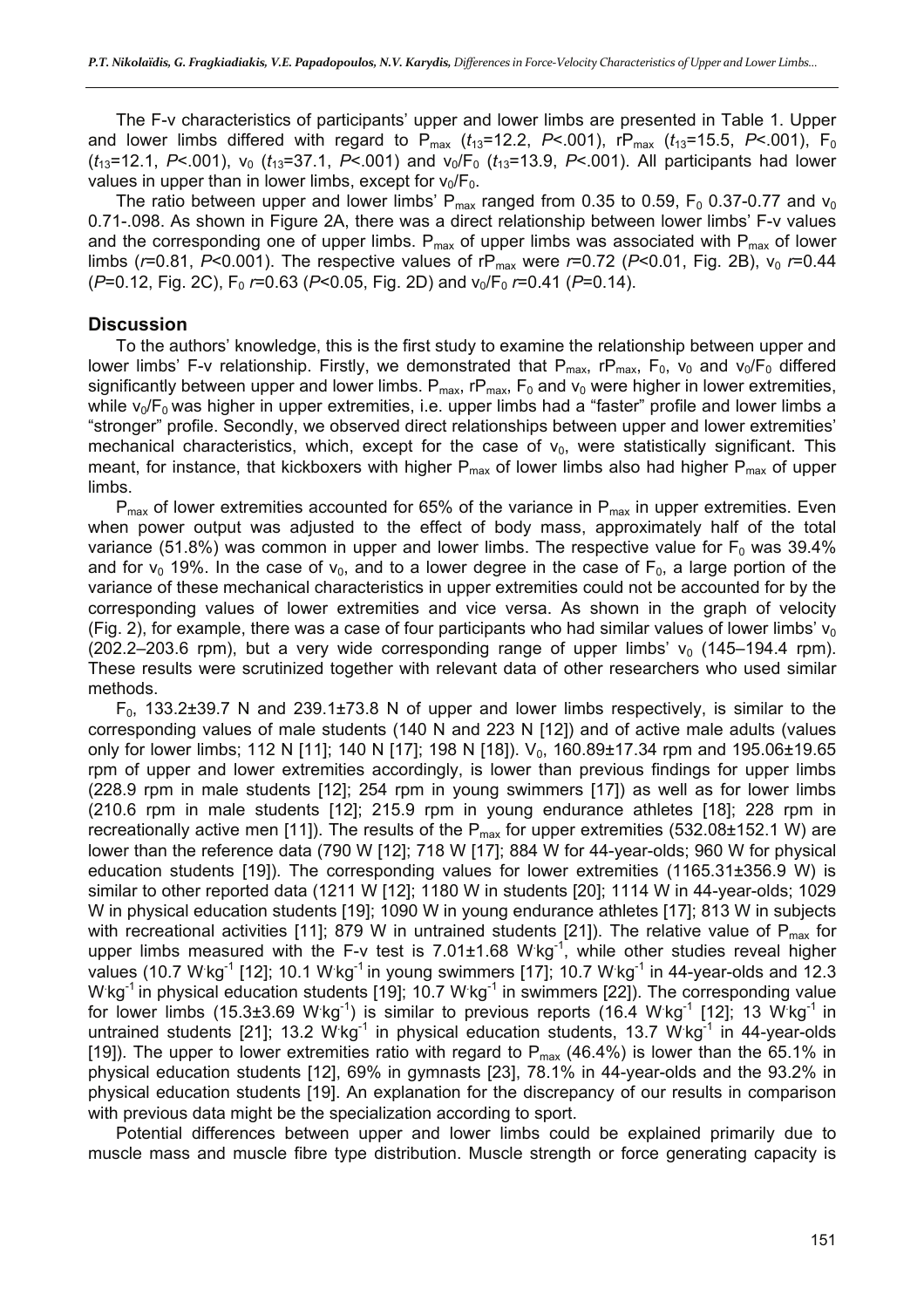found closely related to muscle mass [24,25] and muscle cross-sectional area [26]. Moreover, it is proposed that upper limbs muscle mass is 22.1% [27] to 24.87% of lower limbs [28].

The main drawback of our study was the inherent limitation of laboratory methods to reproduce the real movements of kickboxing. In addition, upper and lower limbs' power output was examined separately, which did not correspond to the complex movements of the sport that involve the coordination of upper and lower limbs. On the other hand, the laboratory methods provided valid and reliable measures of anaerobic power. Moreover, the distinction between upper and lower extremities' power came to terms with the training practice, in which many exercises focus on specific body parts. A remarkable observation from the present study was the variability of the ratios of mechanical characteristics between upper and lower limbs in kickboxers. Based on these findings, it is recommended that these characteristics should be monitored regularly and considered in the training design.

## **Conclusions**

To the best of authors' knowledge, this study was the first one to focus on differences between upper and lower limbs in kickboxers. In summary, we attempted to quantify the proportionality of mechanical characteristics (power, force and velocity) between kickboxers' upper and lower limbs. The results confirmed previous observations in general population that upper extremities had lower values of power and force with respect to lower extremities, and smaller differences concerning velocity. However, the novelty lies in the quantification of the correlations between upper and lower limbs, which indicated that while there was high association with regard to power there were only moderate correlations with respect to force and velocity. This finding emphasizes the need for separate evaluation of upper and lower limbs' force-velocity characteristics and the consideration of these measures in the training design.

## *Acknowledgments*

We would like to thank all participants who volunteered for this study.

## **References**

- 1. Buse GJ. Kickboxing. In: Kordi R, Maffuli N, Wroble RR, Wallace WA, editors. *Combat Sports Medicine*. London: Springer; 2009, 331-350.
- 2. Zabucovec R, Tiidus PM. Physiological and anthropometric profile of elite kick-boxers. *J Strength Cond Res* 1995;9(4):240-242.
- 3. Machado SM, Osorio RAL, Silva NS, Magini M. Biomechanical analysis of the muscular power of martial arts athletes. *Med Biol Eng Comput* 2010;48:573-577.
- 4. Devonport TJ. Perceptions of the contribution of psychology to success in elite kickboxing. *J Sports Sci Med* (CSSI) 2006:99-107.
- 5. Vokac Z, Bell H, Bautz-Holter E, Rodahl K. Oxygen uptake/heart rate relationship in leg and arm exercise, sitting and standing. *J Appl Physiol* 1975;39(1):54-59.
- 6. Davis JA, Vodak P, Wilmore JH, Vodak J, Kurtz P. Anaerobic threshold and maximal aerobic power for three modes of exercise. *J Appl Physiol* 1976;41(4):544-550.
- 7. Kang JIE, Robertson RJ, Goss FL, et al. Metabolic efficiency during arm and leg exercise at the same relative intensities. *Med Sci Sport Exerc* 1997;29(3):377-382.
- 8. Koppo K, Bouckaert J, Jones AM. Oxygen uptake kinetics during high-intensity arm and leg exercise. *Respir Physiol Neurobiol* 2002;133(3):241-250.
- 9. Ayalon A, Inbar O, Bar-Or O. Relationships among measurements of explosive strength and anaerobic power. In: Nelson RC, Morehouse CA, editors. *International Series on Sport Science 1: Biomechanics IV*. Baltimore, MD: University Park Press; 1974, 527-532.
- 10. Bosco C, Luhtanen P, Komi PV. A simple method for measurement of mechanical power in jumping. Eur *J Appl Physiol* 1983;50:273-282.
- 11. Vandewalle H, Peres G, Heller J, Monod H. All out anaerobic capacity tests on cycle ergometers, a comparative study on men and women. *Eur J Appl Physiol* 1985;54:222-229.
- 12. Nikolaidis P. Differences in the force-velocity characteristics between upper and lower limbs in male students. *Acta Universitatis Carolinae Kinanthropologica* 2006;42(1):63-74.